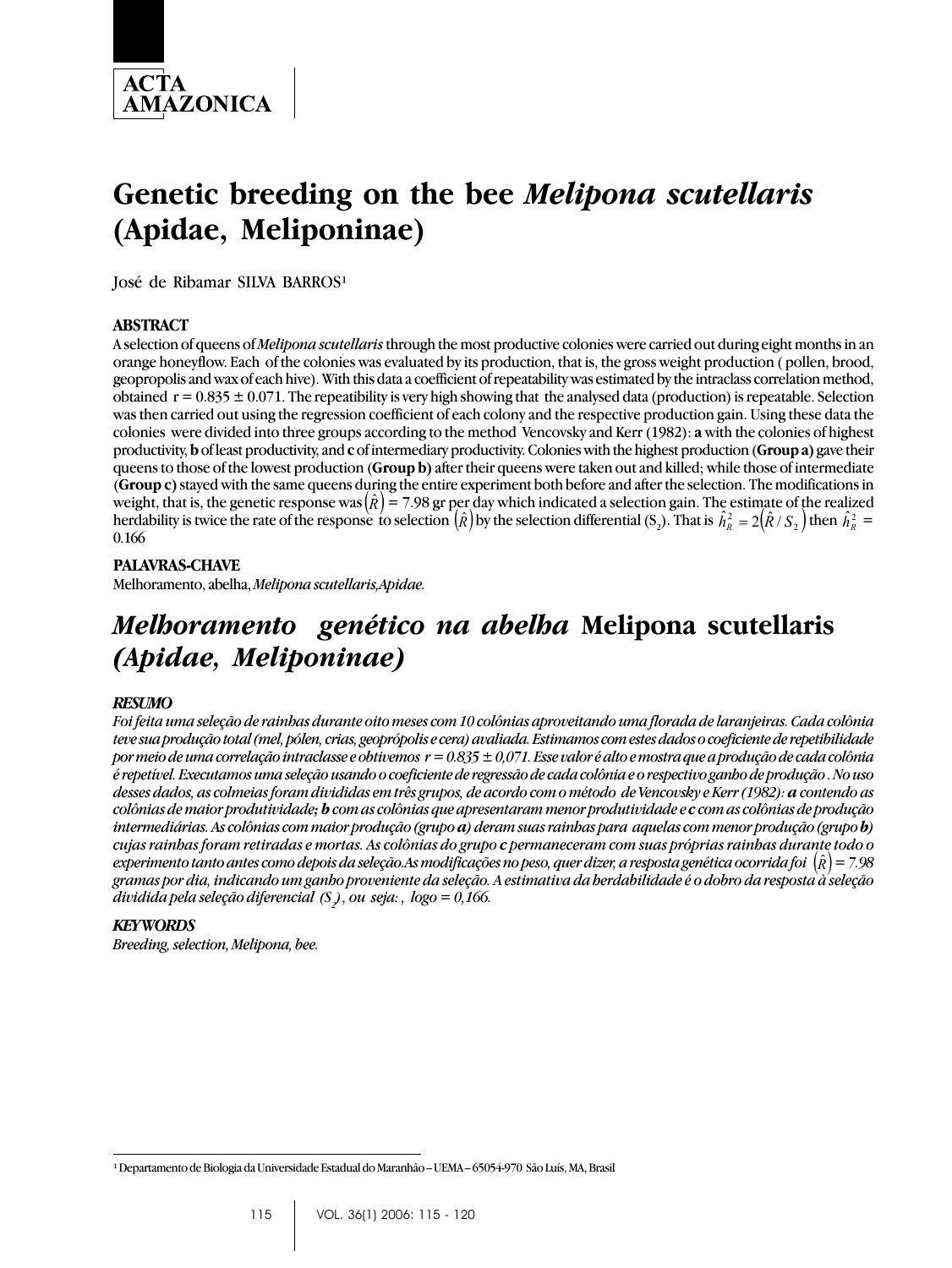

#### INTRODUCTION

Many papers have been produced using populations of the honey bee *Apis mellifera* L. (Collins, 1986; Kulincevic, 1986; Laidlaw and Page, 1986; Rinderer, 1986;Vencovsky and Kerr, 1982). There are about 100 Brazilian species of stingless bees that produce excellent honey, but had never been subjected to direct genetic improvement. Three of these species have been domesticated by pre-Columbian human populations: *Melipona beecheii*,Bennett the Yucatanian cab; *Melipona compressipes Fabricius*, the tiuba of Maranhão; and *Melipona scutellaris* Latreille the Northeastern Brazilian bee urussú. The present work is part of a larger study being carried out on the stingless bees .(Meliponinae).

#### MATERIAL AND METHODS

This work was conducted at the State University of São Paulo (UNESP), on the campus of Jaboticabal, State of São Paulo. Among the 21 colonies of *Melipona scutellaris,* only 10 colonies were used for this specific experiment. No information on either resistence to migration or on the behavior of these bees in orange flowers were available. The evaluation period of the hives extended from August, 10, 1992 to March 3, 1993. All hives were in the same environment: in the absence of nectar flow, colonies were fed syrup (50% water plus 50% commercial sugar and a pill of Teragran - M) or 50% commercially rejected honey of *Apis mellifera* L.*,* because it was collected by the honey bees in sugar cane stacks produced after burning the straws.

In order to discover the production of a specific colony at different months, a coefficient of repeatability was estimated, using data obtained on the weight of the all hives with *M. scutellaris* bees. This coefficient set the superior limit of herdability and includes additive effects of genes plus nonadditive effects and the permanent environmental differences existent among colonies. The method used was intraclass correlation (Fisher 1954). The following statistical model was used:

 $Y_{ij} = u + a_i + e_{ij}$  where:  $Y_i = \text{Production } j \text{ within the live } i (j = 1, 2, \ldots, 8; i = 1, 2, \ldots, 10).$ u = general media effect

 $a_i =$  colony i effect (i = 1,2....10)

 $e_{ii}$  = aleatory error.

Table 1 shows the variance analysis model of the variance components used to estimate repeatability.

Production repeatibility of colonies was estimated from variance components obtained using the above model followed by:

$$
r = \frac{\sigma_c^2}{\sigma_c^2 + \sigma_{ev}^2}
$$

where:

**Table 1 -** Variance analysis model for obtaining the components used for estimating the repeatability in colonies of *Melipona scutellaris*.

| Sources of<br>variation    | D.F.    | Q.M. | E(Q.M.)                          |  |
|----------------------------|---------|------|----------------------------------|--|
| <b>Between</b><br>colonies | $C - I$ | QM,  | $\sigma_{ev}^2 + k \sigma_{c}^2$ |  |
| Within<br>colonies         | $N - C$ | QM.  |                                  |  |

*r* = repeatability coefficient

 $\sigma^2$ = colony variance coefficient

 $\sigma_{ov}^2$  environment variance component

The standard error of the repeatability coefficient

(δr) was obtained by the formula (Fisher 1954):

$$
\delta_r = \sqrt{\frac{2(1-r)^2[1+(k-1)r]^2}{k(k-1)(n-1)}}
$$
 where:

*r* = repeatability coefficient

 $k =$  number of colonies

 $n =$  total number of observations

#### DIRECTIONAL SELECTION (S)

The directional selection was made based on the weight of the hives. A regression coefficient was estimated for the gross weight (in grams) of each hive, relative to time  $(x = 0)$ , 30, 60, . . .,210 days).

Based on the preliminary data obtained from these estimates, colonies were divided into three groups:

**a** = Three colonies with the largest regression coefficients.

**b** = Three colonies with the smallest regression coefficients.

**c** = Control group made up of 4 colonies with intermediate regression coefficients.

The method of selection used, developed by Vencovsky and Kerr (1982), runs as follows:

About 25% of the best colonies (as in this present case the aim was total colony weight; the "best colonies" were the 3 heaviest) have their three queens (**Group a**) removed and introduced in the 25% worst colonies (the 3 lightest ones ) **Group b** - that previously had their 3 queens removed and killed. The workers of the three best colonies each choose a virgin queen that takes the nuptial flight, and usually begins egg laying within 14 days. This selection process (and queen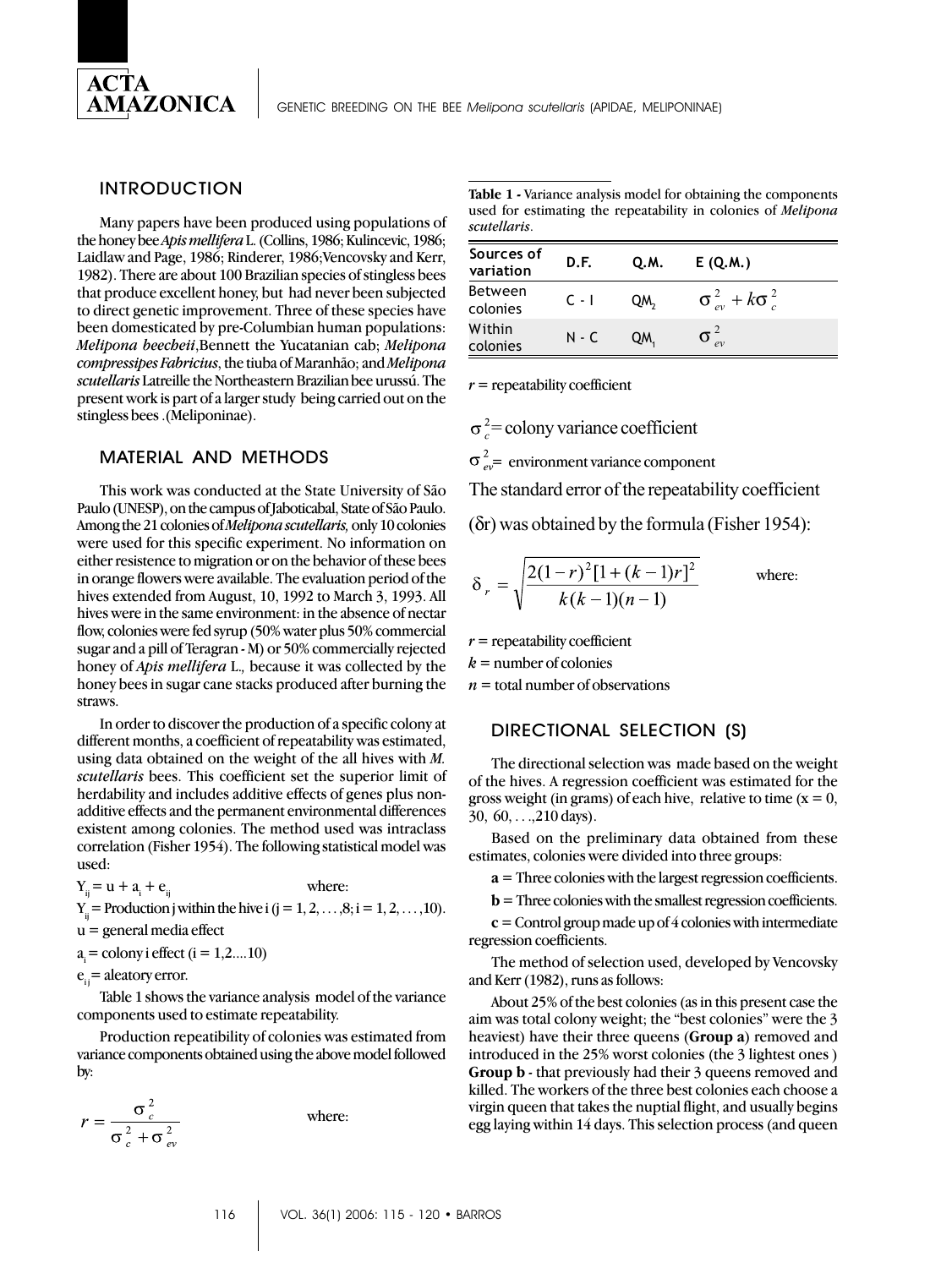

supersedure) was carried out on the 3rd of April, 1993, after 210 days (7 months) migration of the bees to and from an enormous orange honey flow.

The selection diferential was estimated by the diference of the mean regression coefficient of **Group a** and the mean linear regression coefficient of the population.

## ANSWER TO SELECTION  $(\hat{R})$

The answer to selection was quantified through the estimates of the linear regression coefficients, and was considered as being the result of the difference of the mean linear regression coefficients of the colonies of the groups **a** and **b** after and before the selection, through the linear mean regression coefficients of **Group c** (= control group), after and before selection.

$$
\hat{R} = (\hat{b}_{ab1} - \hat{b}_{ab0}) - (\hat{b}_{c1} - \hat{b}_{c0})
$$
\n
$$
\hat{R} = \text{Estimate genetic answer to selection}
$$

 $\overleftrightarrow{b}_{ab0} =$  Estimate of the mean linear regression coefficient of the colonies belonged to **Group a** and **b** before selection.

 $b_{ab}$ <sup> $=$ </sup> Estimate of the mean linear regression coeffice of the colonies of the **Group c** (control) before selection.  $\bar{E}_1$  = Estimate of the mean linear regression coefficient

*bc* ∧  $_1$  = Estimate of mean linear regression coefficient of the colonies that belong to **Group c** (control) after selection.

 $\hat{b}_{g0}$  = Estimate of mean linear regression coefficient of the colonies that belong to **Group c** (control) before selection.

## $\mathsf{REALIZED}$  HERDABILITY  $(\,h^2_k\,)$

The realized herdability was estimated as being two times the rate of the selection  $(R)$  by the selection differential  $(S)$ ; both were estimated based on the regression. The result was multiplied by 2, due to the data which was based on the mother effect, since all mates were randon.

### RESULTS AND DISCUSSION

#### Genetic Selection

The data based on to the gross weight production of the 10 colonies of *Melipona scutellaris* are in Table 2 and 3.

The results of the variance analyses obtained from the data of the gross weight of the hives (table 2 and 3) allowed the estimation of the repeatability coefficient, as presented in table 4.

According to the analysis of variance (see Table 4) a significative effect is indicated ( $P < 0.01$ ) which may infer that the colonies are different as far as weight is concerned.

#### REPEATABILITY ( *R* )

The estimate of repeatability for production for the experimental colonies was  $r = 0.8346 \pm 0.71$ . This is a very high value and means that the observations present the real capacity of production of the colonies in order to carry out a selection program.

#### SELECTION OF COLONIES

Queens of meliponids are usually inseminated by one male.The data obtained recently by Carvalho (2001) for this species shows that 8% of their queens are inseminated by two males.The selection of queens must be made through the performance of the colonies.

Table 5 shows the estimates of the regression coefficients of 10 colonies of *Meliponascutellaris* before and after selection of the queens.

As can be seen in Table 5, the constitution of the groups according to the regression coefficients is:

**Group a**: superior colonies, with the greatest regression coefficients: k 419, k 309, k 430.

**Table 2** - Gross weights in grams of 10 colonies of *Melipona scutellaris*, with respective means  $(\overline{x})$  and standard deviation (s) before selection.

| Hives |         |          |          |          |          |          |          |          |          |          |
|-------|---------|----------|----------|----------|----------|----------|----------|----------|----------|----------|
| Days  | k426    | k427     | k419     | k309     | k436     | k418     | k295     | k431     | k428     | k430     |
| 0     | 4420    | 5360     | 5280     | 4460     | 5160     | 6200     | 4580     | 5200     | 5080     | 4880     |
| 30    | 4400    | 5360     | 5580     | 4680     | 5120     | 6320     | 4700     | 5180     | 5160     | 5000     |
| 60    | 4340    | 5320     | 5900     | 4800     | 5120     | 6300     | 5000     | 5180     | 5280     | 5120     |
| 90    | 4320    | 5320     | 5900     | 4960     | 4860     | 6300     | 4820     | 5120     | 5300     | 5000     |
| 120   | 4280    | 5040     | 5600     | 4900     | 4960     | 6100     | 4660     | 5000     | 5280     | 4960     |
| 150   | 4380    | 5060     | 5680     | 5240     | 4880     | 6100     | 4720     | 4940     | 5500     | 5160     |
| 180   | 4340    | 5120     | 5900     | 5540     | 4940     | 6240     | 4820     | 4920     | 5500     | 5620     |
| 210   | 4340    | 5180     | 5940     | 5800     | 5300     | 6400     | 4960     | 4900     | 5400     | 5900     |
| X     | 4352.5  | 5220.0   | 5722.5   | 6687.5   | 5042.0   | 6245.0   | 4782.5   | 5055.0   | 5312.0   | 5205.0   |
| S.    | 45.2729 | 135.6466 | 231.3779 | 846.7754 | 155.4487 | 106.7709 | 145.5777 | 128.1740 | 150.0238 | 361.3862 |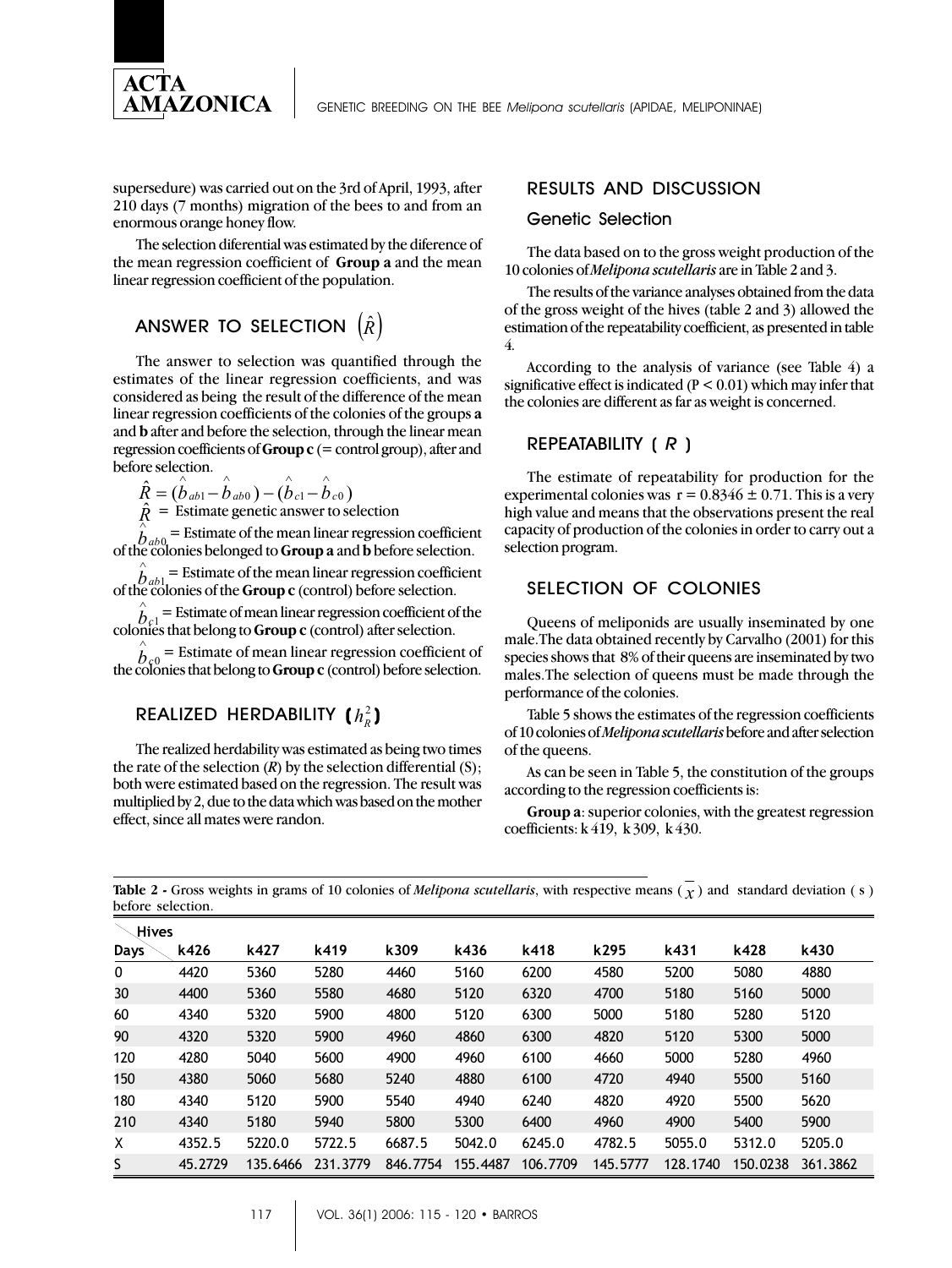AMAZONICA

**Table 3 -** Gross weights in grams of 9 colonies of *Melipona scutellaris*, with respective means ( *x* ) and standard deviation ( s ) after selection.

| <b>Hives</b> |          |          |          |          |          |          |          |          |           |
|--------------|----------|----------|----------|----------|----------|----------|----------|----------|-----------|
| <b>Days</b>  | k426     | k427     | k419     | k309     | K436     | k418     | k295     | k431     | k428      |
| 0            | 4380     | 4960     | 6500     | 5600     | 5000     | 6280     | 4880     | 4900     | 5400      |
| 30           | 4600     | 5000     | 6580     | 5680     | 5060     | 6000     | 4840     | 5020     | 6460      |
| 60           | 5000     | 6340     | 6540     | 6000     | 5200     | 6080     | 5200     | 5700     | 5860      |
| 90           | 5300     | 6060     | 7080     | 6220     | 5560     | 6940     | 5500     | 6880     | 7080      |
| 120          | 5900     | 6060     | 7620     | 6320     | 5560     | 7760     | 5800     | 6960     | 7980      |
| X            | 5036.00  | 5684.00  | 6864.00  | 5978.00  | 5235.00  | 6612     | 5240     | 5892     | 6556      |
| S            | 599.5665 | 652.9012 | 483.8181 | 334.0958 | 225.6546 | 740.4863 | 409.9756 | 987.1778 | 1016.4054 |

**Table 4** - Summary of variance analysis of the gross weights of ten hives of *Melipona* s*cutellaris* (from 10 Aug 92 to 10 Mar 93).

| Source of<br>variation | DF | ΜS        |         |
|------------------------|----|-----------|---------|
| Between<br>colonies    | g  | 207968.89 | 41.37** |
| Within<br>colonies     | 70 | 50267.14  |         |

**Table 5** - Estimates of the regression coefficients before  $\begin{pmatrix} \hat{b} \\ \hat{b} \\ 0 \end{pmatrix}$ and after  $(b_a)$  the selection of queens of *Melipona* scutellaris.

| Rank | Colonies           | $\overline{\wedge}$<br>$b_0$ | $\wedge$<br>$b_a$ |
|------|--------------------|------------------------------|-------------------|
| 01   | k426               | $-9.28 + 6.52$               | $374 \pm 36.13$   |
| 02   | k427               | $-41.90 \pm 14.78$           | $326 \pm 146.33$  |
| 03   | k431               | $-50.48 + 5.63$              | $598 \pm 103.61$  |
| 04   | k419               | $62.62 + 28.87$              | $274 + 78.65$     |
| 05   | k309               | $177.86 \pm 18.70$           | $205 \pm 29.57$   |
| 06   | k430               | $122.86 \pm 33.35$           |                   |
| 07   | k436               | $-6.43 \pm 25.77$            | $140 + 16.00$     |
| 08   | k418               | $2.38 + 17.77$               | $390 + 149.70$    |
| 09   | k295               | $26.90 \pm 21.64$            | $250 \pm 39.71$   |
| 10   | k428               | $54.52 \pm 11.39$            | $578 \pm 162.43$  |
|      | Mean (10 colonies) | $33.90 \pm 1.84$             |                   |
|      | Mean (9 colonies)  | $24.02 + 1.86$               | $348.33 \pm 9.40$ |

**Group b**: inferior colonies with the smallest regression coefficients: k 426, k 427, k 431.

**Group c**: control colonies with intermediate regression coefficients : k 436, k 418, k295, k 428.

#### DIFFERENTIAL SELECTION

There are two considerations to be made as far as the differential selection obtained through the estimation of the mean linear regression coefficients are concerned.

a) The selecion differential  $(\mathrm{S}_1)$  that takes in account all colonies envolved in the bee reproduction before selection:

$$
S_1 = \hat{b}_{a0} - \hat{b}_p
$$
  
S\_1 = 121.11 - 33.90

 $S_1 = 87.21$  grams

b) The selection differential  $(S_2)$  utilized in the estimation of realized herdability, took in account only nine colonies (since hive K430 died due to the production of diploid males):

 $S_2 = b_{a0} - b_p$  $S_2 = 120.24 - 24.02$  $S<sub>2</sub> = 96.22$  grams

The size of the two selection differential shows the phenotypic superiority of queens selected even if one colony died (due to diploid drone production). Evidently, any selection event must take into account that some colonies will die or at least be weakened due to sex-alleles.

#### QUEENS' SUBSTITUTION

Queensof **Group a** were introduced into colonies of **Group b** with no extra precautions, as mentioned by Monteiro and Kerrr (1990), and all were accepted. The queenless colonies of **Group a** had new queens emerge and accepted, and all carried out their respective nuptial flight on May, 1992. The new queen of colony k 430 was inseminated by a male with one *xo* sex allele equal to one of the two of the queens which lead to a segregation not different from 1:1 ( $\frac{1}{2}$  females to  $\frac{1}{2}$  diploid males). Usually two events of diploid male production caused the colony to die out.

#### RESULT OF THE SELECTION ( R )

The estimates of the selection results were obtained by the differences between the mean linear regression coefficients of the **Groups a** and **b** before and after the selection by the estimate of the mean linear regression coefficient of the control **Group c** also after and before the selection for nine colonies of *Meliponascutellaris*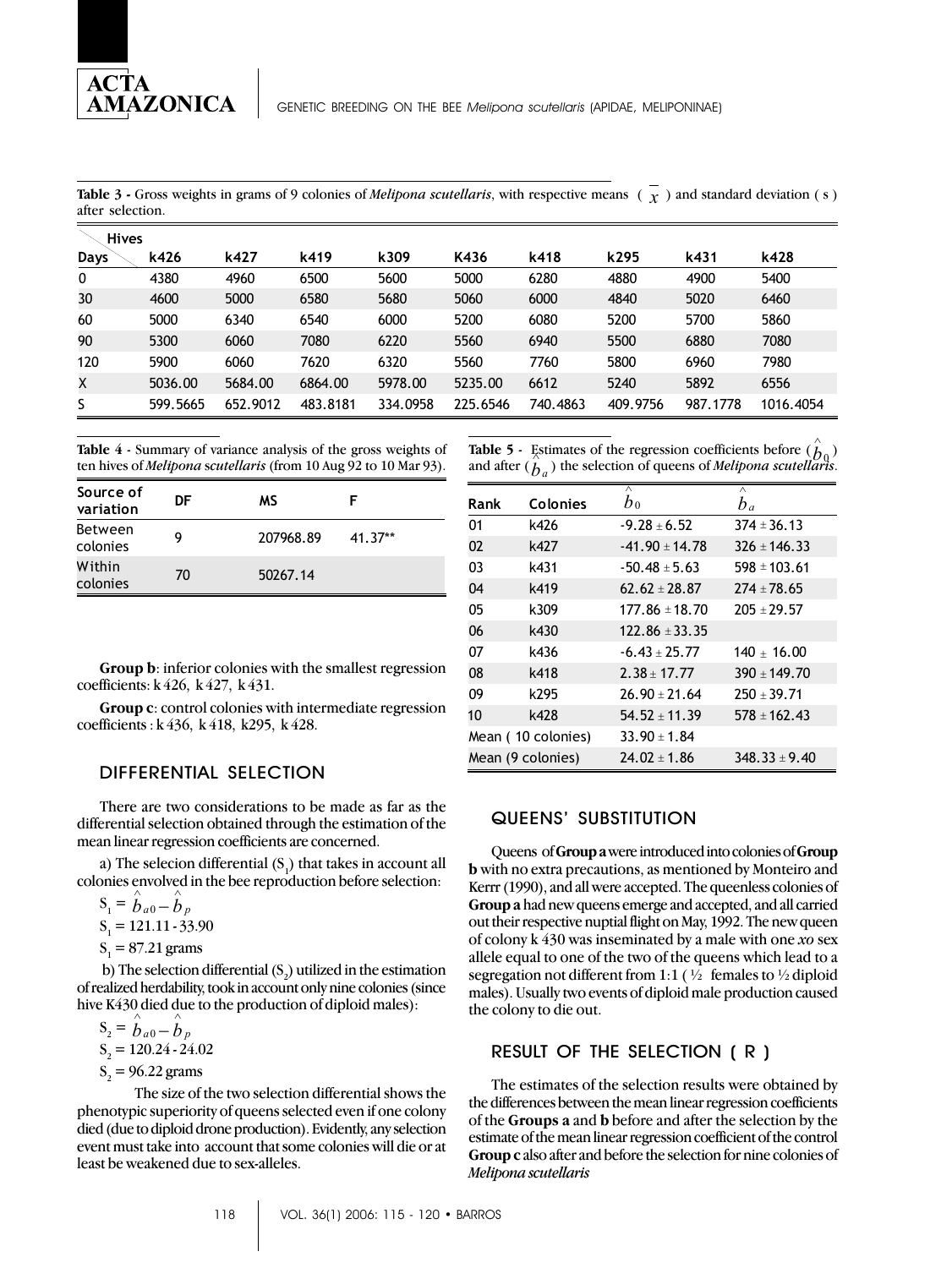

**Table 6 -** shows the values of the estimates of the mean coefficient of regression of groups  $a, b, a + b$  and c, before and after selection of queens.

| <b>GROUPS</b> | <b>BEFORE</b>                                           | <b>AFTER</b>              |
|---------------|---------------------------------------------------------|---------------------------|
|               | ∧<br>$b_{a0}$ = 120.24 ± 11.89 $b_{a1}$ = 239.5 ± 27.05 | ∧                         |
|               | $b_{b0}$ = -33.89 ± 2.99                                | $b_{a1}$ = 432.66 ± 31.78 |
| $a + b$       | $b_{ab0}$ = 27.76 ± 2.98                                | $b_{ab1}$ = 355.4 ± 15.77 |
|               | $b_{c0}$ = 19.34 ± 4.78                                 | $b_{c1}$ = 339.5 ± 22.99  |

The queens of control **Group c** remained the same from the begining of the experiment. Therefore, the difference between the mean linear regression coefficients of these four colonies, before and after selection, provides the non-genetic variation that occured during this entire experiment.

The phenotypic variation that occured in the colonies of **Groups a** and **b** are made of both genetic and non genetic components, since there were chances of queens from **Group a** to **Group b**. The new queens of **Group a** are daughters of the queens that headed each **Group a** colony and, therefore, they have half of the addidive inheritance: ∧ ∧ ∧ ∧

$$
\hat{R} = (\hat{b}_{ab1} - \hat{b}_{ab0}) - (\hat{b}_{c1} - \hat{b}_{c0})
$$
  

$$
\hat{R} = 7.98 \text{grams} / \text{day}
$$

Another important component to be considered is the environmental effect (*E*) that was obtained through the difference of the estimates of the mean linear regression coefficients of the colonies of the control group after and before selection.

 $E = \hat{b}_{c1} - \hat{b}_{c0}$ ;  $E = 319.66$  grams/day.

The size of this value indicates a great environmental variation during the period of the experiment. In the begining of the evaluation the ten colonies were taken from Jaboticabal to an orange plantation (Monte Alto city), from August to October, 1992; in October they were returned to Jaboticabal where they remained until July 1993, and went to Bebedouro/ SP to use the orange honey flow.

### REALIZED HERDABILITY ( $h_n^2$ )

The estimate of the realized herdability is twice the rate of the solution of the constant increased the causing, is once the time of the selection  $\overline{R}$  ) by the selection differential (S<sub>2</sub>)

$$
\hat{h}_R^2 = 2(R/S_2); h_R^2 = 0.166
$$

The value of the realized herdability was inferior to those cited by Collins (1986) for *Apis mellifera* L. according to the following works:

a) Soller and Bar-Cohen (1967) found a value of  $b^2 = 0.36$ 

for orange honey production in one generation of selection;

b) Rothenbuhler *et al*. (1979) found values of realized herdability for rapid line syrup collection of  $h_R^2 = 0.553$  and for slow line syrup collection of  $h_R^2 = 0.324$ ;

c) Hellmich *et al.* (1985) encountered values for pollen collection in the high line of  $h^2 = 0.556 \pm 161$  and  $h^2 = 0.063$ ± 0,190 for the low line. The selection in the above items **a** and **b** was disruptive, that is, in two directions.

Pirchener (1969) considers that disruptive selection allows a better control of the environment. It is important to notice that our experiment had a control group of colonies.

#### **CONCLUSION**

The repeatability value was  $r = 0.8343 \pm 0.07$ , which is a high value and indicates that there are more variations between colonies than within, sugesting that the method was robust.

The superiority of the selected colonies was shown through the selection differential with

 $S_1 = 87.21$  grams and  $S_2 = 96.22$  grams.

The answer to selection ( ) in the three groups involved in queen substitution was = 7.98 grams per day and indicated that there was a genetic improvement in these groups. The three exceptional colonies that had their queens taken out produced new laying queens quickly, but one produced diploid males which shows that 10 hives make up a very small group and this suggests that experiments of this type should be made with 50 or more hives.

The value for realized herdability for honey production was = 0.164, what is inferior those found in literature for *Apis mellifera*.

#### SUMMARY

Selection of queens of more productive colonies was carried out in 10 hives of *Melipona scutellaris* that were evaluated for eight months through its gross weight. The repeatability coefficient (r ) was estimated with these data using the intraclass correlation method. The production is a repetitive character of  $r = 0.8346 \pm 0.071$ .

Selection was made with mean regression coefficient of each hive and of production gains. The colonies then constituted three groups: **Group a** of colonies with greater, **Group b** with colonies with less growth and **Group c** with hives of intermediate growth. Hives with greater growth (**Group a**) had their queens taken and introduced into those with lesser growth (**Group b**) that had its queens removed and killed; while the colonies of **Group c** remained with its respective queens during all periods before and after selection.

The genetic answer occured in the group related to queens substitution and was  $= 7.6$  grams/day which indicates that there was an improvement in these groups.